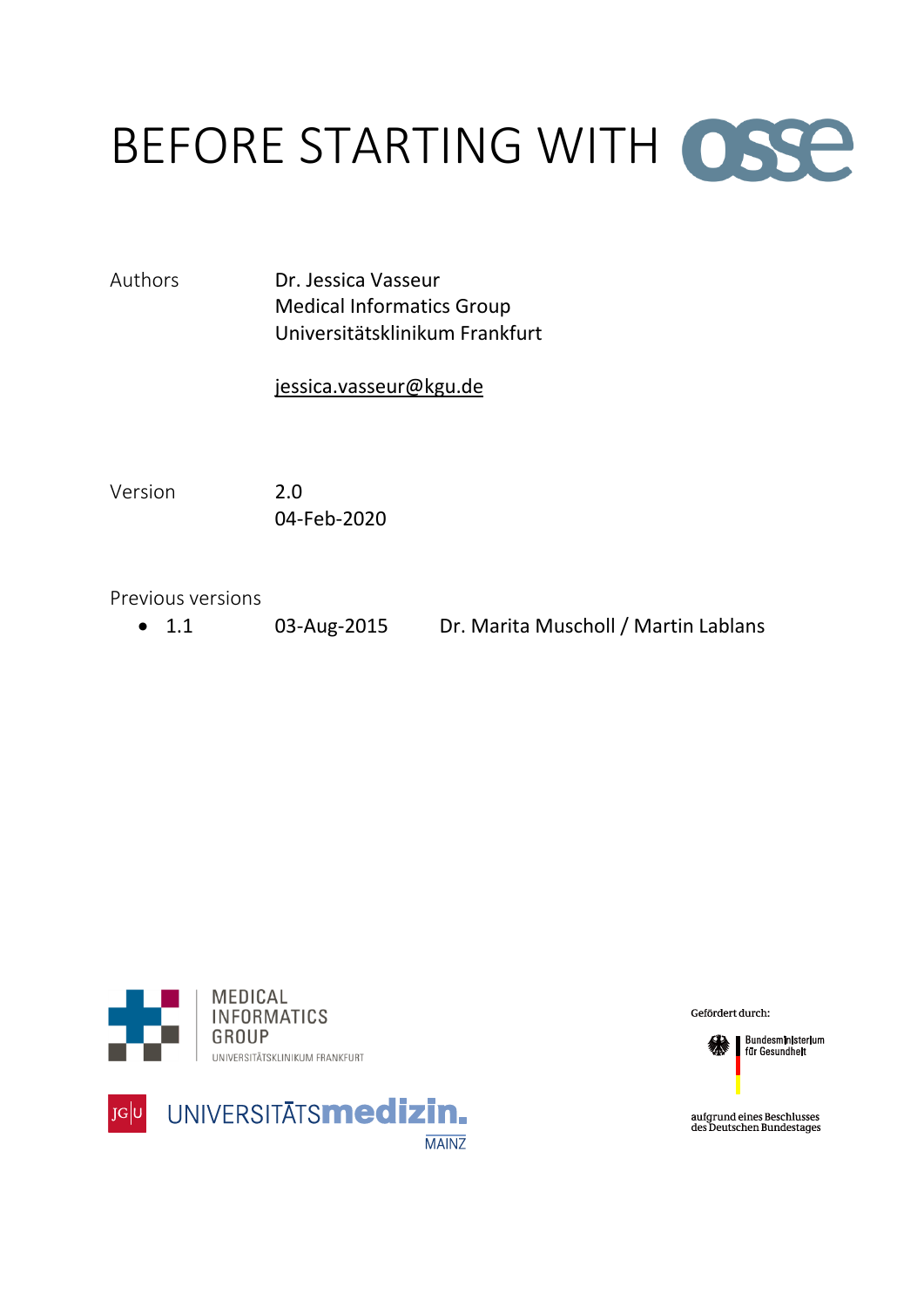## <span id="page-1-0"></span>**TABLE OF CONTENTS**

| $\mathbf{1}$ |     |                                                                                      |  |
|--------------|-----|--------------------------------------------------------------------------------------|--|
|              | 1.1 |                                                                                      |  |
|              | 1.2 |                                                                                      |  |
| 2            |     |                                                                                      |  |
|              | 2.1 |                                                                                      |  |
|              | 2.2 |                                                                                      |  |
|              | 2.3 |                                                                                      |  |
|              | 2.4 |                                                                                      |  |
|              | 2.5 | Requirements for hardware, software and personnel resources for the operation of the |  |
|              | 2.6 |                                                                                      |  |
|              | 2.7 |                                                                                      |  |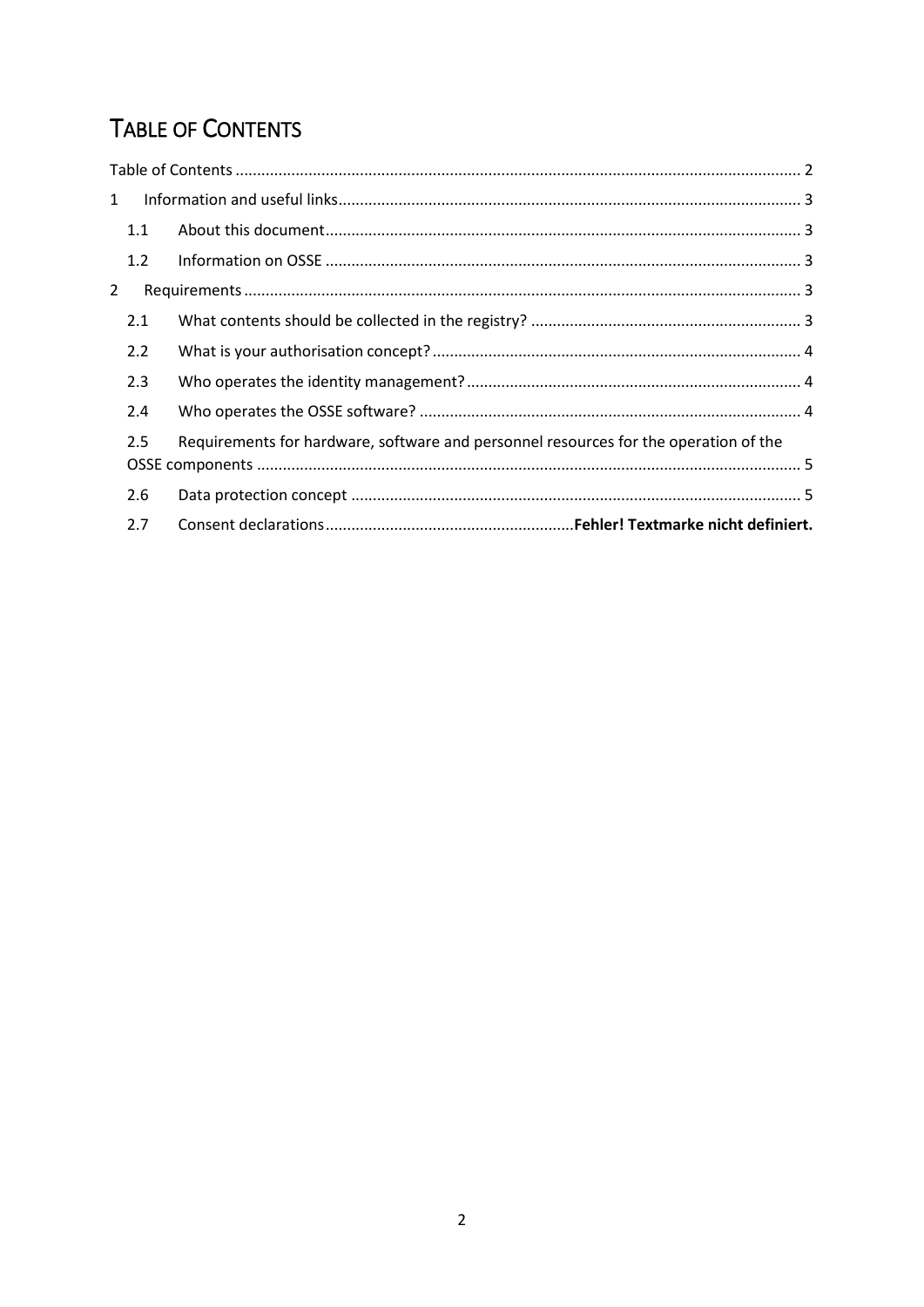### <span id="page-2-0"></span>1 INFORMATION AND USEFUL LINKS

#### <span id="page-2-1"></span>1.1 ABOUT THIS DOCUMENT

This document will help you plan the realization of your registry using the OSSE registry software. It also contains an overview of all the documents that provide information on the setup and functionalities of the OSSE registry software as well as a list of questions that should be answered before you start.

The information and recommendations regarding the data protection concept and required consent declarations comply with the legal requirements and recommendations in Germany. Please observe the legal requirements and recommendations for your country.

#### <span id="page-2-2"></span>1.2 INFORMATION ON OSSE

From time to time, please visit the OSSE website at [https://www.osse-register.de/en/.](https://www.osse-register.de/en/) There, you will find the following documents:

- an overview of the OSSE concepts (OSSE\_Executive\_Summary.pdf)
- **•** an overview of the components of OSSE as well as their functionality and interaction  $(...)$ ; this document is aimed at decision makers who are considering using OSSE as well as IT specialists who want to participate in developing OSSE open source software
- brief instructions on the installation, setup and use of an OSSE patient registry  $\left(\ldots\right)$

## <span id="page-2-3"></span>2 REQUIREMENTS

Before you can start using OSSE to set up a patient registry and collect patient data, you should meet the following requirements:

- The contents of the registry and its organization are coordinated and agreed on within the research network. This includes the *data schema* and its structure in one-time or periodically repeated forms for documentation as well as the collection of *locations* and the different *users* who use the system in different *functions.*
- Contractual regulations regarding the operation of OSSE software and, possibly, identity management are applicable.
- The data protection concept, the patient consent forms and a positive response from the responsible ethics committees are on hand.

The following sections should assist you in fulfilling the requirements:

#### <span id="page-2-4"></span>2.1 WHICH DATA SHOULD BE COLLECTED IN THE REGISTRY?

All data content that you want to collect and save in the registry is first defined and saved in the OSSE Metadata Repository (MDR). The following information must be provided for the definition:

- What is the name of the data element? Normally, the name will appear as a label in forms.
- What is the meaning of this data element? This description should be precise enough that even similar data elements can be differentiated from one another (for example, "blood pressure measured while lying down" and "blood pressure measured while sitting").
- What type of data is collected? This can be a number, a value from a list, a date or time, a text.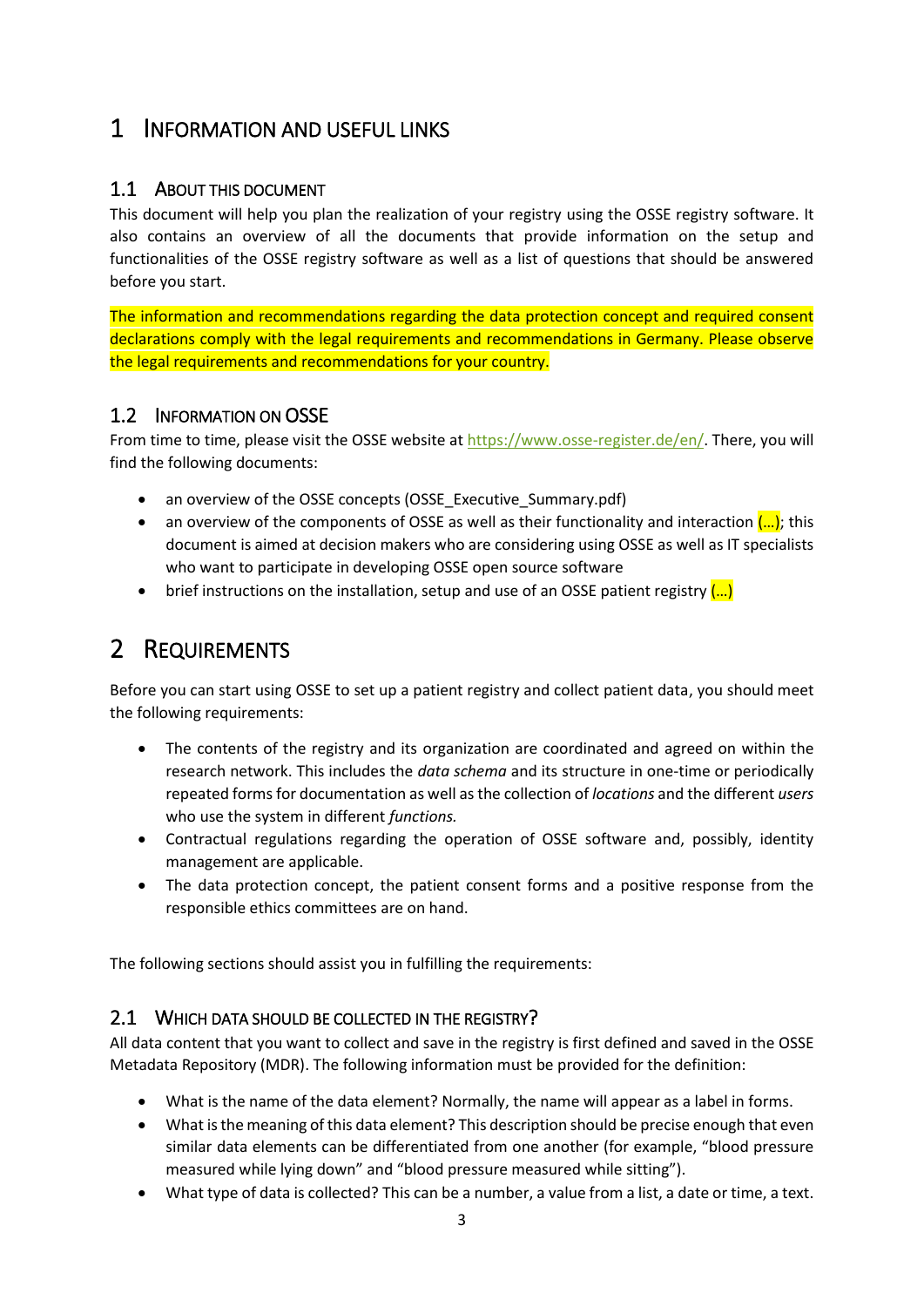- The unit that should be used to collect the value (if applicable).
- A value range in which the value should be (if applicable).
- A value set which can be used to select data during data entry (if applicable); for every value, there can be a difference between the way the value is stored in the database and the way it is shown in the form (data field "Sex" with the manifestations of "M" / "male", "F" / "female").

In some cases, it makes sense to group data elements that have been defined on a more abstract level together in a particular context. For this, the MDR provides composite data types (records). All information can be saved in different languages.

Once you have defined the data elements, they can be used to draft data entry forms. OSSE differentiates between basic data forms (which are collected once) and longitudinal data forms (which are repeatedly collected in defined time periods).

Assistance for defining the data content in the MDR and the design of forms can be found in the **OSSE** user guide on the website.

When defining the content of your registry in the MDR, please check whether suitable data elements already exist, for example in the "Common Data Set for Rare Disease Registries" (OSSE-CDS), in the GRDR common data elements or in the namespaces of other registries. The more data elements are used jointly by several registries, the easier it will be to network the registries in the future in terms of interoperability.

#### <span id="page-3-0"></span>2.2 WHAT IS YOUR AUTHORISATION CONCEPT?

Using OSSE, you can define users and assign roles appropriate to their function and location. The current version of OSSE contains predefined sets of permissions that can be assigned to roles. In a later version there will be an enhanced interface for a more fine-grained definition of permissions.

Plan your authorisation concept:

- Who is allowed to see which data and execute which actions?
- Which locations are part of the registry?

#### <span id="page-3-1"></span>2.3 WHO OPERATES THE IDENTITY MANAGEMENT?

In accordance with the recommendations to implement German data protection laws, in general no identifying data from the patients should be saved in OSSE. If you want to jointly operate an identity management system for all locations in the network, OSSE offers an interface to the "Mainzelliste", an identity management system in which the identifying data are directly transferred to OSSE when creating a new patient. OSSE only saves the pseudonym that it receives from the Mainzelliste. The advantage of this is that even if patients transfer from one location to another (for example, if they move), you can allocate data correctly and not create duplicates.

#### <span id="page-3-2"></span>2.4 WHO OPERATES THE OSSE SOFTWARE?

If you do not operate the OSSE registry software yourself, conclude a contract for commissioned data processing. If this is not the case, you can find instructions how to install the OSSE software and the necessary system requirements in the **OSSE** user guide on the website. In general, we recommend having the server (for OSSE as well as Mainzelliste) operated by professional providers.